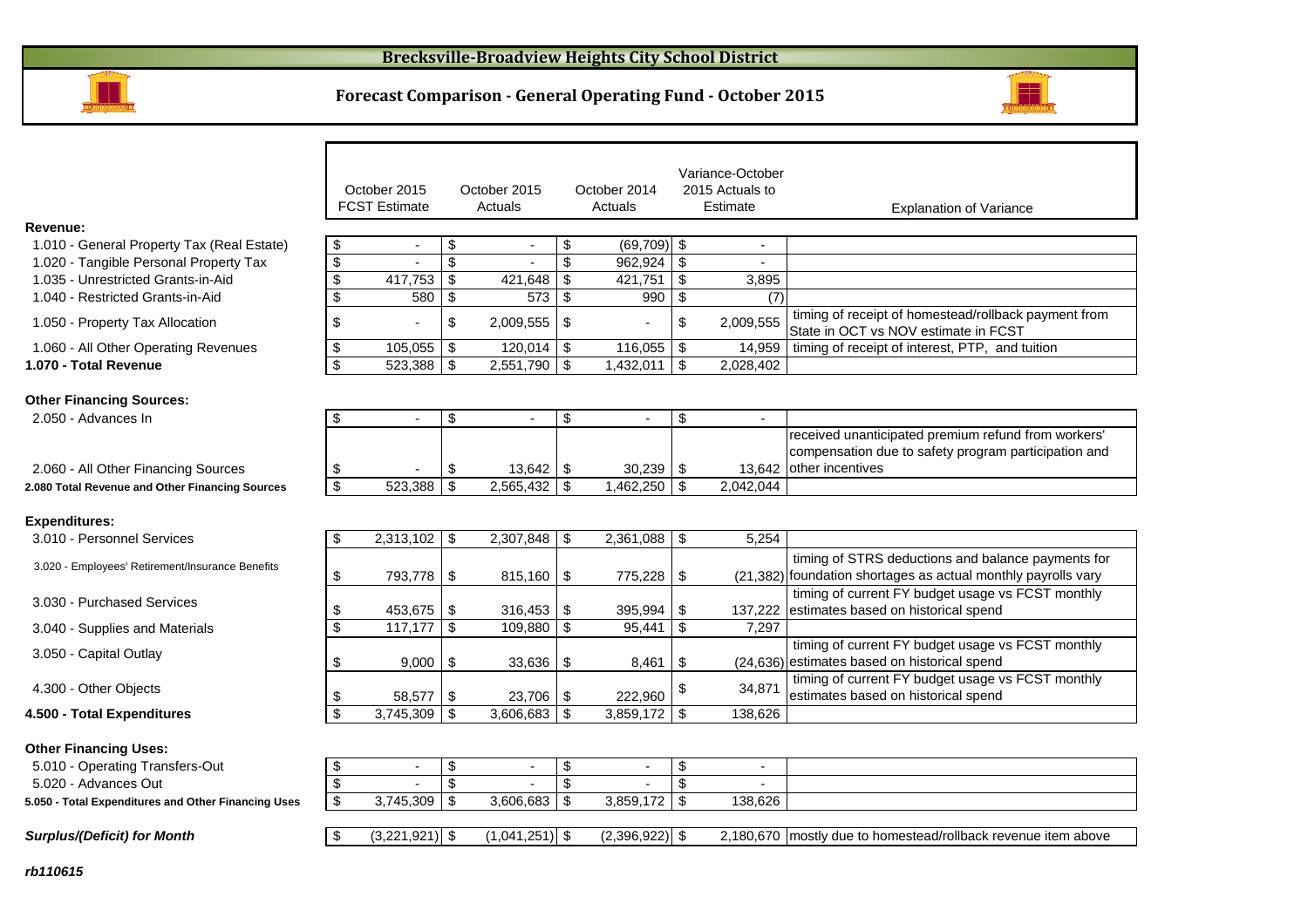#### **Brecksville-Broadview Heights City School District**



#### **Forecast Comparison - General Operating Fund - October 2015**



|                                                     |                         |                      |              |                     |                | Variance-Current |    |                       |                                                                                              |
|-----------------------------------------------------|-------------------------|----------------------|--------------|---------------------|----------------|------------------|----|-----------------------|----------------------------------------------------------------------------------------------|
|                                                     |                         | <b>Current FYTD</b>  |              | <b>Current FYTD</b> |                | Prior FYTD       |    | <b>FYTD Actual to</b> |                                                                                              |
|                                                     |                         | <b>FCST Estimate</b> |              | Actuals             |                | Actuals          |    | <b>FCST Estimate</b>  | <b>Explanation of Variance</b>                                                               |
| Revenue:                                            |                         |                      |              |                     |                |                  |    |                       |                                                                                              |
| 1.010 - General Property Tax (Real Estate)          | \$                      | 13,807,582           | \$           | 13,807,582          | -\$            | 13,798,745 \$    |    | $\mathbf{r}$          |                                                                                              |
| 1.020 - Tangible Personal Property Tax              | \$                      | 879.411              | \$           | 879.411             | -\$            | $962.924$ \$     |    | $\sim$                |                                                                                              |
| 1.035 - Unrestricted Grants-in-Aid                  | \$                      | 1,788,248            | \$           | 1,792,143           | \$             | 1,793,776        | \$ | 3,895                 |                                                                                              |
| 1.040 - Restricted Grants-in-Aid                    | $\overline{\mathbf{e}}$ | 2.300                | \$           | 2.293               | $\mathfrak{s}$ | 412,826          | \$ | (7)                   |                                                                                              |
| 1.050 - Property Tax Allocation                     | \$                      | 399,020              | \$           | 2,408,575           | \$             | $\overline{a}$   | \$ | 2,009,555             | timing of receipt of homestead/rollback payment from<br>State in OCT vs NOV estimate in FCST |
| 1.060 - All Other Operating Revenues                | \$                      | 574,613              | \$           | 589,572             | -\$            | 681,994          | \$ | 14,959                | timing of receipt of interest, PTP, and tuition                                              |
| 1.070 - Total Revenue                               | \$                      | $17,451,174$ \$      |              | 19,479,576          | \$             | 17,650,265       | \$ | 2,028,402             |                                                                                              |
|                                                     |                         |                      |              |                     |                |                  |    |                       |                                                                                              |
| <b>Other Financing Sources:</b>                     |                         |                      |              |                     |                |                  |    |                       |                                                                                              |
| 2.010 - Proceeds from Sale of Notes                 | \$                      |                      | \$           | $\sim$              | \$             | $\sim$           | \$ | $\mathbf{r}$          |                                                                                              |
| 2.050 - Advances In                                 | \$                      | $\blacksquare$       | \$           | $\sim$              | \$             | $\overline{a}$   | \$ | $\sim$                |                                                                                              |
|                                                     |                         |                      |              |                     |                |                  |    |                       | received unanticipated premium refund from workers'                                          |
| 2.060 - All Other Financing Sources                 | \$                      |                      | \$           | 13,642              | \$             | 35,622           | \$ |                       | 13,642 compensation due to safety program participation and                                  |
|                                                     |                         |                      |              |                     |                |                  |    |                       | other incentives                                                                             |
| 2.080 Total Revenue and Other Financing Sources     | \$                      | 17,451,174           | \$           | 19,493,218          | -\$            | 17,685,887       | \$ | 2.042.044             |                                                                                              |
|                                                     |                         |                      |              |                     |                |                  |    |                       |                                                                                              |
| <b>Expenditures:</b>                                |                         |                      |              |                     |                |                  |    |                       |                                                                                              |
| 3.010 - Personnel Services                          | \$                      | $9,055,570$ \$       |              | 9,050,316           | -\$            | 9,030,891        | \$ | 5,254                 |                                                                                              |
| 3.020 - Employees' Retirement/Insurance Benefits    | \$                      | 3,021,092            | \$           | 3,042,474           | \$             | $3,024,416$ \$   |    | (21, 382)             | timing of STRS deductions and balance payments for                                           |
|                                                     |                         |                      |              |                     |                |                  |    |                       | foundation shortages as actual monthly payrolls vary                                         |
| 3.030 - Purchased Services                          | \$                      | 1,434,021            | \$           | 1,296,799           | \$             | 1,583,655        | \$ | 137,222               | timing of current FY budget usage vs FCST monthly                                            |
|                                                     |                         |                      |              |                     |                |                  |    |                       | estimates based on historical spend                                                          |
| 3.040 - Supplies and Materials                      | \$                      | 433,968              | \$           | 426,671             | \$             | 475,771          | \$ | 7,297                 |                                                                                              |
| 3.050 - Capital Outlay                              | \$                      | 27,358               | \$           | 51,994              | \$             | 62,301           | \$ | (24, 636)             | timing of current FY budget usage vs FCST monthly                                            |
|                                                     |                         |                      |              |                     |                |                  |    |                       | estimates based on historical spend                                                          |
| 4.300 - Other Objects                               |                         |                      |              |                     |                |                  | \$ | 34,871                | timing of current FY budget usage vs FCST monthly                                            |
|                                                     | \$                      | $350,704$ \$         |              | 315,833             | \$             | 300,990          |    |                       | estimates based on historical spend                                                          |
| 4.500 - Total Expenditures                          | \$                      | 14,322,713           | $\mathbb{S}$ | 14,184,087          | \$             | 14,478,024 \$    |    | 138,626               |                                                                                              |
|                                                     |                         |                      |              |                     |                |                  |    |                       |                                                                                              |
| <b>Other Financing Uses:</b>                        |                         |                      |              |                     |                |                  |    |                       |                                                                                              |
| 5.010 - Operating Transfers-Out                     | \$                      | $\sim$               | \$           | $\blacksquare$      | \$             | $\blacksquare$   | \$ | $\blacksquare$        |                                                                                              |
| 5.020 - Advances Out                                | \$                      | 40.000               | \$           | 40.000              | \$             |                  | \$ |                       |                                                                                              |
|                                                     | \$                      | 14,362,713           | \$           | 14,224,087          | \$             | 14,478,024       | \$ | 138,626               |                                                                                              |
| 5.050 - Total Expenditures and Other Financing Uses |                         |                      |              |                     |                |                  |    |                       |                                                                                              |
| Surplus/(Deficit) FYTD                              | \$                      | $3,088,461$ \$       |              | 5,269,131           | \$             | $3,207,863$ \$   |    |                       | 2,180,670 mostly due to homestead/rollback revenue item above                                |
|                                                     |                         |                      |              |                     |                |                  |    |                       |                                                                                              |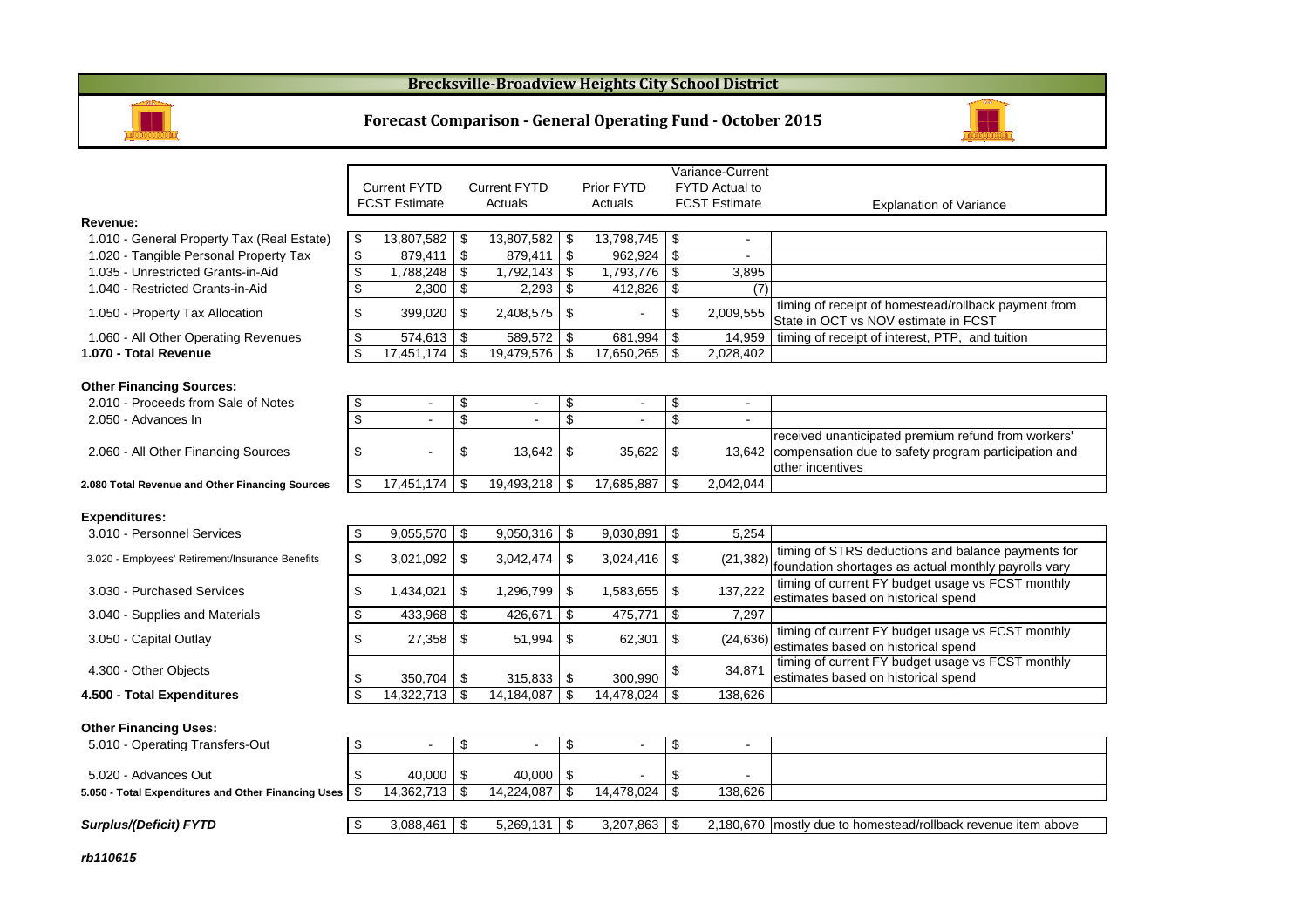|                 | <b>Brecksville-Broadview Heights City School District</b>                           |                      |                |                       |                          |                                                                     |                          |                   |                    |                         |  |  |  |
|-----------------|-------------------------------------------------------------------------------------|----------------------|----------------|-----------------------|--------------------------|---------------------------------------------------------------------|--------------------------|-------------------|--------------------|-------------------------|--|--|--|
|                 |                                                                                     |                      |                |                       |                          | <b>Revenue Analysis Report - General Operating Fund Only - FY16</b> |                          |                   |                    |                         |  |  |  |
|                 |                                                                                     | <b>Local Revenue</b> |                |                       | Federal                  |                                                                     | <b>State Revenue</b>     |                   |                    |                         |  |  |  |
|                 | <b>Taxes</b>                                                                        |                      |                |                       |                          | <b>Unrestricted</b>                                                 | Property                 | Restricted        |                    |                         |  |  |  |
| $2015 - 2016$   | Real<br><b>Estate</b>                                                               | Personal<br>Property | Interest       | <b>Other</b><br>Local |                          | Grants-<br>in-Aid                                                   | Tax<br><b>Allocation</b> | Grants-<br>in-Aid | Non-<br>Operating* | <b>Total</b><br>Revenue |  |  |  |
| July            | 9,761,000                                                                           |                      | 835            | 55,984                | 1,566                    | 421,978                                                             |                          | 551               |                    | 10,241,914              |  |  |  |
| <b>August</b>   | 4,046,582                                                                           | 879,411              | 41,884         | 238,970               | 507                      | 526,511                                                             | 399,020                  | 596               |                    | 6,133,481               |  |  |  |
| September       | $\blacksquare$                                                                      | $\blacksquare$       | 10,313         | 105,025               | 14,474                   | 422,006                                                             | $\blacksquare$           | 573               | $\sim$             | 552,391                 |  |  |  |
| <b>October</b>  |                                                                                     |                      | 10,795         | 102,940               | 6,279                    | 421,648                                                             | 2,009,555                | 573               | 13,642             | 2,565,432               |  |  |  |
| <b>November</b> |                                                                                     |                      | $\blacksquare$ |                       |                          | $\overline{a}$                                                      |                          |                   |                    |                         |  |  |  |
| <b>December</b> |                                                                                     |                      |                |                       |                          |                                                                     |                          |                   |                    |                         |  |  |  |
| <b>January</b>  |                                                                                     |                      |                |                       |                          |                                                                     |                          |                   |                    |                         |  |  |  |
| February        | $\blacksquare$                                                                      | $\blacksquare$       | $\blacksquare$ | $\blacksquare$        | $\blacksquare$           | $\overline{\phantom{a}}$                                            | $\blacksquare$           | $\blacksquare$    | $\sim$             | $\blacksquare$          |  |  |  |
| <b>March</b>    |                                                                                     |                      |                |                       | $\overline{\phantom{a}}$ |                                                                     |                          |                   |                    |                         |  |  |  |
| <b>April</b>    |                                                                                     |                      | $\overline{a}$ |                       | $\overline{a}$           | $\overline{a}$                                                      |                          |                   |                    |                         |  |  |  |
| May             |                                                                                     |                      | $\blacksquare$ |                       |                          | $\overline{a}$                                                      |                          |                   |                    |                         |  |  |  |
| June            |                                                                                     |                      | $\blacksquare$ |                       |                          | $\overline{\phantom{a}}$                                            |                          |                   |                    |                         |  |  |  |
| <b>Totals</b>   | \$13,807,582                                                                        | \$879,411            | \$63,828       | \$502,918             | \$22,826                 | \$1,792,143                                                         | \$2,408,575              | \$2,293           | \$13,642           | \$19,493,218            |  |  |  |
| % of Total      | 70.83%                                                                              | 4.51%                | 0.33%          | 2.58%                 | 0.12%                    | 9.19%                                                               | 12.36%                   | 0.01%             | 0.07%              |                         |  |  |  |
|                 | *Non-Operating Revenue includes advances in, and refund of prior year expenditures. |                      |                |                       |                          |                                                                     |                          |                   |                    | rb110615                |  |  |  |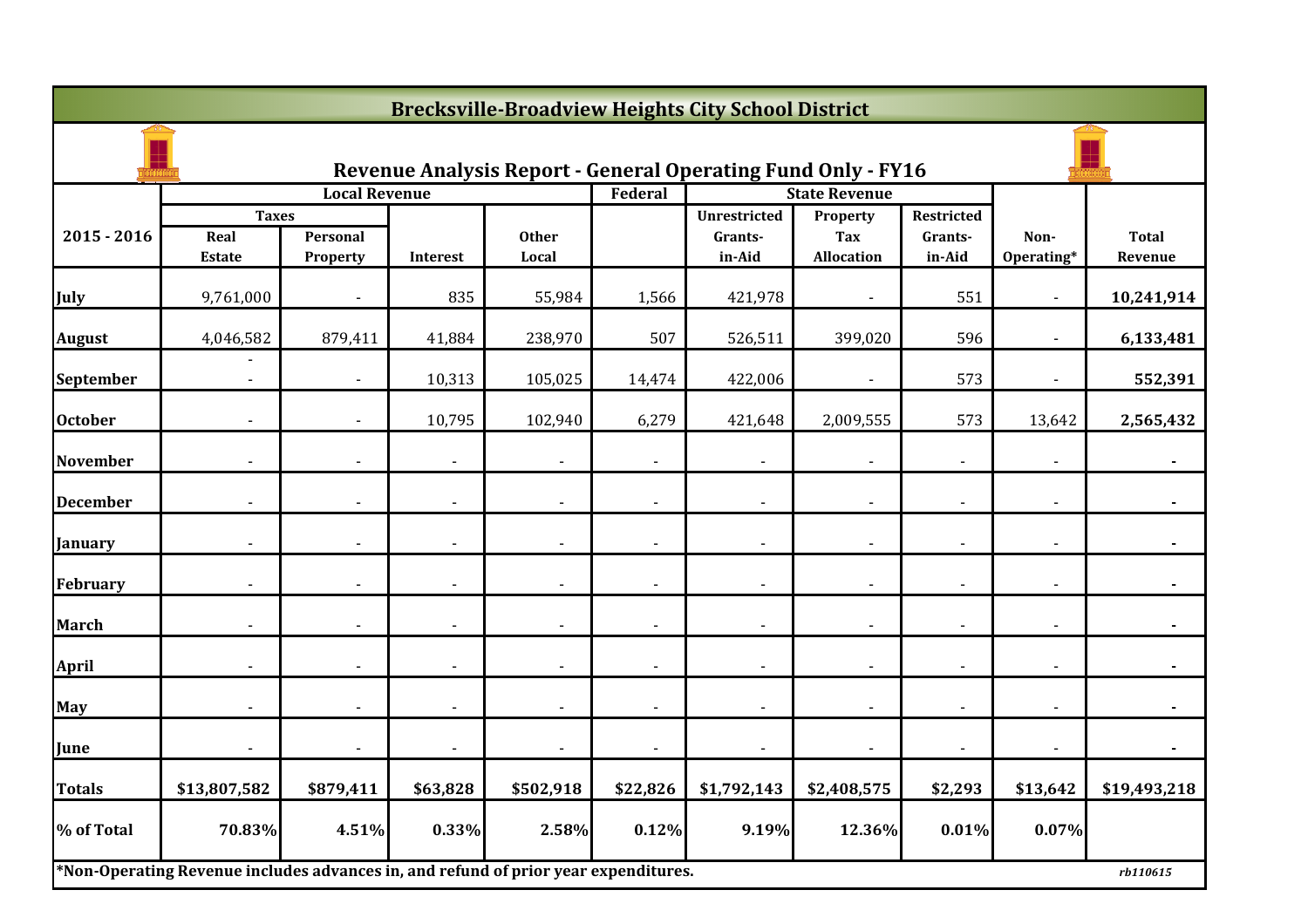|                | <b>Brecksville-Broadview Heights City School District</b>                                                                 |                 |                              |                          |                          |                      |                          |                                 |  |  |  |  |
|----------------|---------------------------------------------------------------------------------------------------------------------------|-----------------|------------------------------|--------------------------|--------------------------|----------------------|--------------------------|---------------------------------|--|--|--|--|
|                | <b>Expenditure Analysis Report - General Operating Fund - FY16</b>                                                        |                 |                              |                          |                          |                      |                          |                                 |  |  |  |  |
| 2015-2016      | <b>Salaries</b>                                                                                                           | <b>Benefits</b> | <b>Services</b>              | <b>Supplies</b>          | Equipment                | Dues/<br><b>Fees</b> | Non-<br>Operating*       | <b>Total</b><br><b>Expenses</b> |  |  |  |  |
| July           | 2,704,810                                                                                                                 | 755,464         | 304,744                      | 102,425                  | 291                      | 18,973               | 40,000                   | 3,926,707                       |  |  |  |  |
| August         | 1,824,099                                                                                                                 | 753,933         | 441,925                      | 108,406                  | 5,656                    | 263,814              |                          | 3,397,833                       |  |  |  |  |
| September      | 2,213,559                                                                                                                 | 717,917         | 233,677                      | 105,960                  | 12,411                   | 9,340                |                          | 3,292,864                       |  |  |  |  |
| <b>October</b> | 2,307,848                                                                                                                 | 815,160         | 316,453                      | 109,880                  | 33,636                   | 23,706               |                          | 3,606,683                       |  |  |  |  |
| November       |                                                                                                                           |                 |                              |                          |                          |                      |                          |                                 |  |  |  |  |
| December       |                                                                                                                           |                 | ٠                            |                          | $\overline{\phantom{a}}$ |                      | $\overline{\phantom{a}}$ |                                 |  |  |  |  |
| January        |                                                                                                                           |                 |                              |                          | $\overline{\phantom{a}}$ |                      |                          |                                 |  |  |  |  |
| February       |                                                                                                                           |                 | $\overline{\phantom{a}}$     | $\overline{\phantom{a}}$ | $\overline{\phantom{a}}$ |                      |                          |                                 |  |  |  |  |
| March          |                                                                                                                           |                 | $\qquad \qquad \blacksquare$ |                          | $\overline{\phantom{a}}$ |                      |                          |                                 |  |  |  |  |
| April          | $\overline{\phantom{a}}$                                                                                                  |                 | $\overline{\phantom{0}}$     | $\overline{\phantom{a}}$ | $\overline{\phantom{a}}$ |                      |                          | $\blacksquare$                  |  |  |  |  |
| May            | $\overline{\phantom{a}}$                                                                                                  |                 | ٠                            | $\overline{\phantom{a}}$ | $\overline{\phantom{a}}$ |                      |                          |                                 |  |  |  |  |
| June           |                                                                                                                           |                 | $\blacksquare$               | $\overline{\phantom{a}}$ | $\overline{a}$           |                      |                          | $\overline{\phantom{a}}$        |  |  |  |  |
| <b>TOTALS</b>  | \$9,050,316                                                                                                               | \$3,042,474     | \$1,296,799                  | \$426,671                | \$51,994                 | \$315,833            | \$40,000                 | \$14,224,087                    |  |  |  |  |
| % of Total     | 63.63%                                                                                                                    | 21.39%          | 9.12%                        | 3.00%                    | 0.37%                    | 2.22%                | 0.28%                    |                                 |  |  |  |  |
|                | *Non-Operating expenses include advances and transfers out.<br>Operating Fund includes General Fund (001) only for FY2016 |                 |                              |                          |                          |                      |                          | rb110615                        |  |  |  |  |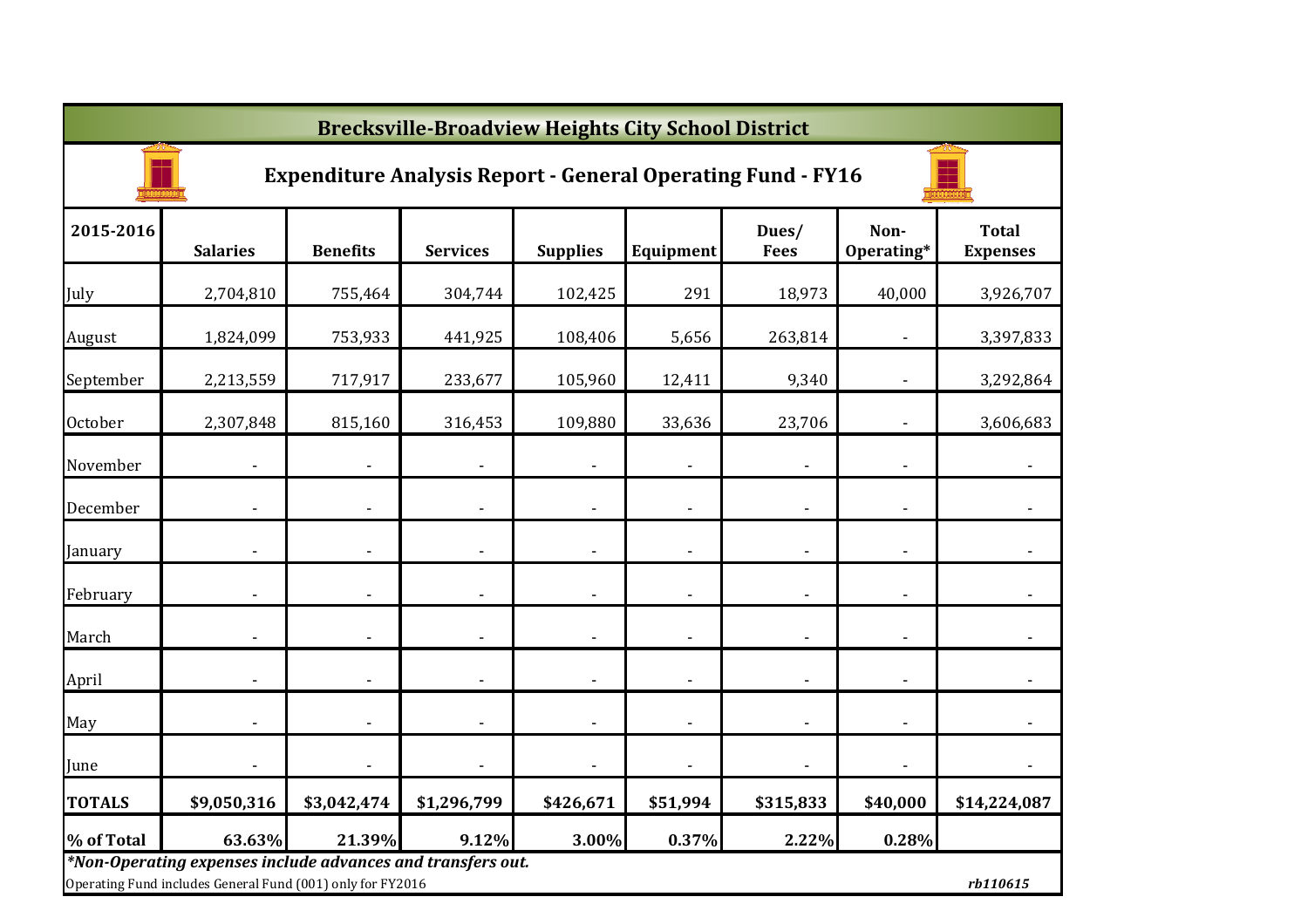|                                      | <b>Brecksville-Broadview Heights City School District</b> |                  |                 |                    |                     |                     |                                  |                     |                 |  |  |  |
|--------------------------------------|-----------------------------------------------------------|------------------|-----------------|--------------------|---------------------|---------------------|----------------------------------|---------------------|-----------------|--|--|--|
|                                      |                                                           |                  |                 |                    |                     |                     |                                  |                     |                 |  |  |  |
| October 31, 2015                     |                                                           |                  |                 |                    |                     |                     | <b>FINSUMM Financial Summary</b> |                     |                 |  |  |  |
|                                      |                                                           |                  |                 |                    |                     |                     |                                  |                     | rb110615        |  |  |  |
| "where fine education is a heritage" |                                                           |                  |                 |                    |                     |                     |                                  |                     |                 |  |  |  |
|                                      |                                                           | <b>Beginning</b> | Monthly         | <b>Fiscal Year</b> | Monthly             | <b>Fiscal Year</b>  | Current                          |                     | Unencumbered    |  |  |  |
|                                      | <b>Fund Fund Name</b>                                     | <b>Balance</b>   | <b>Receipts</b> | <b>To Date</b>     | <b>Expenditures</b> | <b>To Date</b>      | Fund                             | Current             | Fund            |  |  |  |
|                                      |                                                           | 7/1/2015         |                 | Receipts           |                     | <b>Expenditures</b> | <b>Balance</b>                   | <b>Encumbrances</b> | <b>Balance</b>  |  |  |  |
| 001                                  | <b>General Fund</b>                                       | \$10,103,705.16  | \$2,565,432.72  | \$19,493,218.45    | \$3,606,682.09      | \$14,224,085.27     | \$15,372,838.34                  | \$2,535,916.65      | \$12,836,921.69 |  |  |  |
| 002                                  | <b>Bond Retirement</b>                                    | \$3,253,726.48   | \$144,645.78    | \$1,146,938.66     | \$0.00              | \$0.00              | 4,400,665.14                     | \$0.00              | 4,400,665.14    |  |  |  |
| 003                                  | Permanent Improvement                                     | \$948.139.41     | \$100.900.17    | \$823,146.96       | \$338,930.71        | \$1,178,526.29      | 592.760.08                       | \$141,524.71        | 451,235.37      |  |  |  |
| 004                                  | <b>Building Fund</b>                                      | \$150,953.36     | \$0.00          | \$45,000.00        | \$0.00              | \$136,000.00        | 59,953.36                        | \$0.00              | 59,953.36       |  |  |  |
| 006                                  | Food Service                                              | \$367,986.08     | \$176,869.93    | \$397,658.06       | \$143,860.85        | \$406,146.22        | 359,497.92                       | \$248,839.76        | 110,658.16      |  |  |  |
| 007                                  | Special Trust                                             | \$89,587.23      | \$759.18        | \$36,019.53        | \$55.95             | \$67,347.78         | 58,258.98                        | \$2,052.21          | 56,206.77       |  |  |  |
| 009                                  | <b>Uniform Supplies</b>                                   | \$119,404.78     | \$23,340.62     | \$101,090.25       | \$24,488.44         | \$143,816.15        | 76,678.88                        | \$44,722.04         | 31,956.84       |  |  |  |
| 014                                  | Rotary - Internal Services                                | \$136,276.93     | \$18,229.99     | \$38,490.49        | \$9,123.90          | \$25,694.96         | 149,072.46                       | \$26,107.17         | 122,965.29      |  |  |  |
| 018                                  | <b>Public School Support</b>                              | \$140,784.71     | \$7,792.51      | \$19,139.72        | \$9,249.10          | \$27,997.90         | 131,926.53                       | \$18,742.23         | 113,184.30      |  |  |  |
| 019                                  | Other Grants                                              | \$207,230.45     | \$688.41        | \$5,196.17         | \$12,296.58         | \$56,722.50         | 155,704.12                       | \$6,911.84          | 148,792.28      |  |  |  |
| 020                                  | Child Care Fund                                           | \$98,887.29      | \$35,422.00     | \$178,794.60       | \$43,776.35         | \$175,653.52        | 102,028.37                       | \$8,235.38          | 93,792.99       |  |  |  |
| 022                                  | <b>Unclaimed Funds</b>                                    | \$7,928.97       | \$0.00          | \$0.00             | \$0.00              | \$0.00              | 7,928.97                         | \$0.00              | 7,928.97        |  |  |  |
| 200                                  | <b>Student Managed Funds</b>                              | \$137,172.80     | \$29,105.43     | \$55,602.69        | \$18,416.39         | \$37,752.84         | 155,022.65                       | \$60,886.00         | 94,136.65       |  |  |  |
| 300                                  | <b>District Managed Funds</b>                             | \$216,204.11     | \$51,438.05     | \$200,055.54       | \$49,454.93         | \$160,856.06        | 255,403.59                       | \$114,654.21        | 140,749.38      |  |  |  |
| 401                                  | <b>Auxiliary Services</b>                                 | \$50,112.65      | \$22.32         | \$85,064.74        | \$39,082.99         | \$90,881.65         | 44,295.74                        | \$63,063.49         | (18,767.75)     |  |  |  |
| 451                                  | OneNet (Data Communication)                               | \$0.00           | \$5,400.00      | \$5,400.00         | \$5,400.00          | \$5,400.00          | 0.00                             | \$0.00              | 0.00            |  |  |  |
| 499                                  | Miscellaneous State Grants                                | \$16,789.67      | \$0.00          | \$0.00             | \$2,230.11          | \$16,351.61         | 438.06                           | \$438.06            | (0.00)          |  |  |  |
| 516                                  | <b>IDEA-B</b>                                             | \$36,434.87      | \$110,028.26    | \$110,028.26       | \$28,308.24         | \$148,376.33        | (1,913.20)                       | \$473,631.22        | (475, 544.42)   |  |  |  |
| 551                                  | Title III - Limited English Proficiency                   | \$0.00           | \$0.00          | \$0.00             | \$11,087.67         | \$11,087.67         | (11,087.67)                      | \$0.00              | (11,087.67)     |  |  |  |
| 572                                  | Title I - Disadvantaged Children                          | \$18,826.95      | \$21,094.48     | \$43,959.45        | \$22,808.37         | \$88,882.23         | (26,095.83)                      | \$320.00            | (26, 415.83)    |  |  |  |
| 587                                  | Preschool                                                 | \$0.00           | \$4,251.24      | \$4,251.24         | \$2,125.62          | \$4,251.24          | 0.00                             | \$0.00              | 0.00            |  |  |  |
| 590                                  | Title II-A - Improving Teacher Quality                    | \$5,965.30       | \$2,576.76      | \$4,735.19         | \$4,749.87          | \$15,811.11         | (5, 110.62)                      | \$5,167.00          | (10, 277.62)    |  |  |  |
| 599                                  | Miscellaneous Federal Grants                              | \$0.00           | \$0.00          | \$0.00             | \$0.00              | \$0.00              | 0.00                             | \$0.00              | 0.00            |  |  |  |
|                                      |                                                           |                  |                 |                    |                     |                     |                                  |                     |                 |  |  |  |
|                                      | <b>Grand Totals (ALL Funds)</b>                           | \$16,106,117.20  | \$3,297,997.85  | \$22,793,790.00    | \$4,372,128.16      | \$17,021,641.33     | \$21,878,265.87                  | \$3,751,211.97      | \$18,127,053.90 |  |  |  |
|                                      |                                                           |                  |                 |                    |                     |                     |                                  |                     |                 |  |  |  |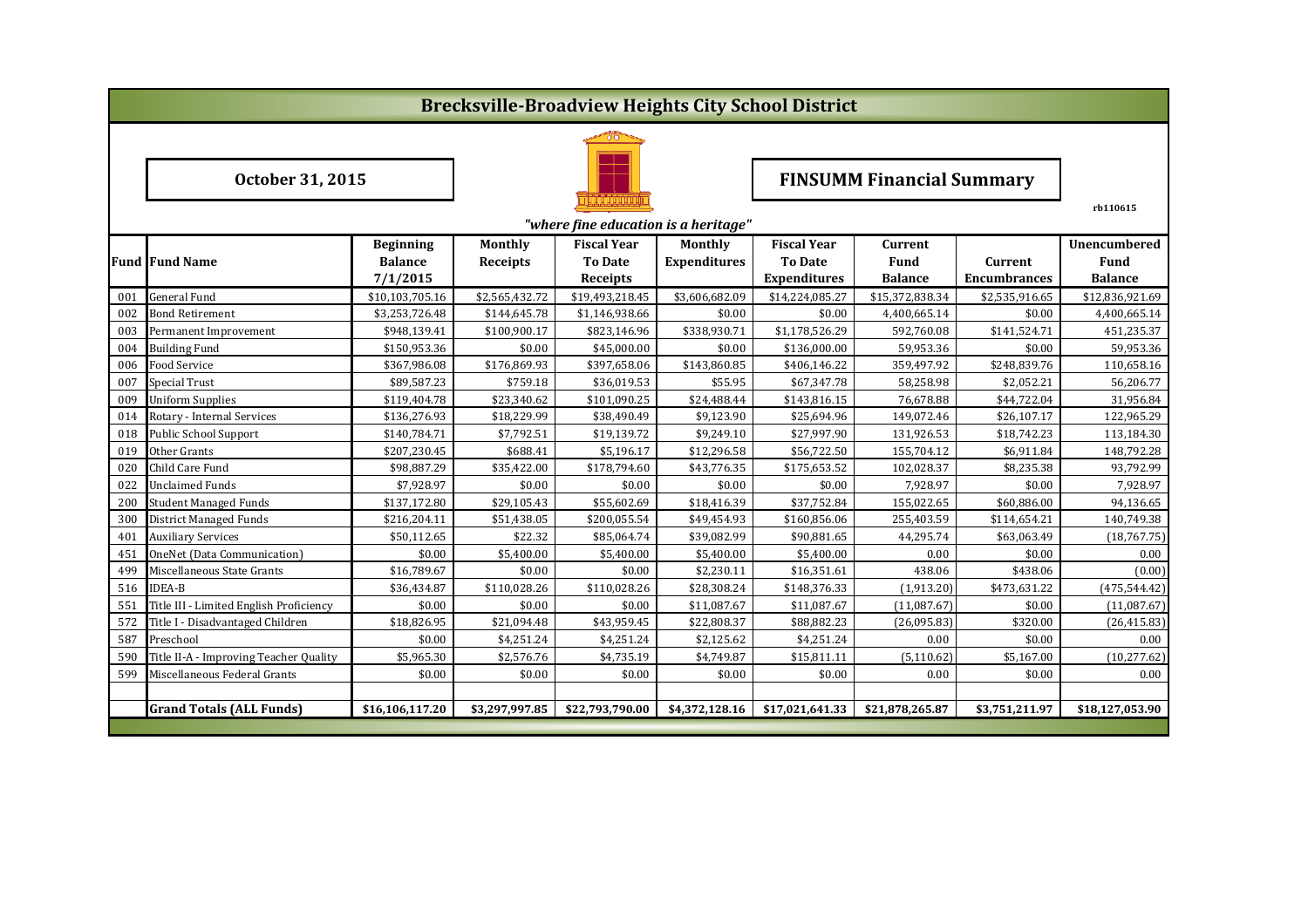### *Brecksville-Broadview Heights Board of Education*



## *Approved Funds for 2015/2016*



|          | This report is a listing of all grant funds authorized and received throughout the 2015/2016 fiscal year. |                   |                   |               |                 |  |  |  |  |  |  |  |
|----------|-----------------------------------------------------------------------------------------------------------|-------------------|-------------------|---------------|-----------------|--|--|--|--|--|--|--|
|          |                                                                                                           | <b>Authorized</b> | <b>Non-Public</b> | Monthly       | <b>Amount</b>   |  |  |  |  |  |  |  |
| Fund     | <b>Description</b>                                                                                        | Amount            | <b>Authorized</b> | <b>Amount</b> | <b>Received</b> |  |  |  |  |  |  |  |
|          |                                                                                                           |                   | Amount            | Received      | FY-to-date      |  |  |  |  |  |  |  |
|          | <b>State Grants</b>                                                                                       |                   |                   |               |                 |  |  |  |  |  |  |  |
|          | 451/9016 Network Connectivity Subsidy                                                                     | \$10,800.00       | \$0.00            | \$5,400.00    | \$5,400.00      |  |  |  |  |  |  |  |
|          |                                                                                                           |                   |                   |               |                 |  |  |  |  |  |  |  |
|          |                                                                                                           |                   |                   |               |                 |  |  |  |  |  |  |  |
|          | <b>Auxiliary Services</b>                                                                                 |                   |                   |               |                 |  |  |  |  |  |  |  |
|          | 401/9016 Assumption                                                                                       | \$196,376.74      | \$0.00            | \$0.00        | \$49,094.19     |  |  |  |  |  |  |  |
|          | 401/9116 Lawrence School                                                                                  | \$81,344.34       | \$0.00            | \$0.00        | \$20,336.09     |  |  |  |  |  |  |  |
|          | 401/9216 South Suburban Mont.                                                                             | \$61,624.50       | \$0.00            | \$0.00        | \$15,406.13     |  |  |  |  |  |  |  |
|          |                                                                                                           |                   |                   |               |                 |  |  |  |  |  |  |  |
|          | <b>Total State Funds</b>                                                                                  | \$350,145.58      | \$0.00            | \$5,400.00    | \$90,236.41     |  |  |  |  |  |  |  |
|          | <b>Federal Grants</b>                                                                                     |                   |                   |               |                 |  |  |  |  |  |  |  |
|          | 516/9016 IDEA-B Special Education FY16                                                                    | \$728,523.07      | \$7,396.17        | \$110,028.26  | \$110,028.26    |  |  |  |  |  |  |  |
|          | 516/9015 IDEA-B Special Education FY15                                                                    | \$770,074.29      | \$12,034.42       | \$0.00        | \$0.00          |  |  |  |  |  |  |  |
|          |                                                                                                           |                   |                   |               |                 |  |  |  |  |  |  |  |
|          | 551/9016 Title III Limited English Proficiency FY16                                                       | \$11,479.07       | \$0.00            | \$0.00        | \$0.00          |  |  |  |  |  |  |  |
|          | 551/9015 Title III Limited English Proficiency FY15                                                       | \$14,496.57       | \$0.00            | \$0.00        | \$0.00          |  |  |  |  |  |  |  |
|          |                                                                                                           |                   |                   |               |                 |  |  |  |  |  |  |  |
|          | 572/9016 Title I FY16                                                                                     | \$285,827.00      | \$4,018.80        | \$21,094.48   | \$21,094.48     |  |  |  |  |  |  |  |
|          | 572/9015 Title I FY15                                                                                     | \$314,929.97      | \$0.00            | \$0.00        | \$22,864.97     |  |  |  |  |  |  |  |
|          |                                                                                                           |                   |                   |               |                 |  |  |  |  |  |  |  |
|          | 587/9016 Preschool Special Education FY16                                                                 | \$20,192.98       | \$0.00            | \$4,251.24    | \$4,251.24      |  |  |  |  |  |  |  |
|          | 587/9015 Preschool Special Education FY15                                                                 | \$20,190.02       | \$0.00            | \$0.00        | \$0.00          |  |  |  |  |  |  |  |
|          |                                                                                                           |                   |                   |               |                 |  |  |  |  |  |  |  |
|          | 590/9016 Title II-A Improving Teacher Quality FY16                                                        | \$60,047.77       | \$3,064.58        | \$2,576.76    | \$2,576.76      |  |  |  |  |  |  |  |
|          | 590/9015 Title II-A Improving Teacher Quality FY15                                                        | \$63,805.40       | \$316.00          | \$0.00        | \$2,158.43      |  |  |  |  |  |  |  |
|          |                                                                                                           |                   |                   |               |                 |  |  |  |  |  |  |  |
|          | <b>Total Federal Funds</b>                                                                                | \$2,289,566.14    | \$26,829.97       | \$137,950.74  | \$162,974.14    |  |  |  |  |  |  |  |
|          |                                                                                                           |                   |                   |               |                 |  |  |  |  |  |  |  |
| rb110615 |                                                                                                           |                   |                   |               |                 |  |  |  |  |  |  |  |
|          |                                                                                                           |                   |                   |               |                 |  |  |  |  |  |  |  |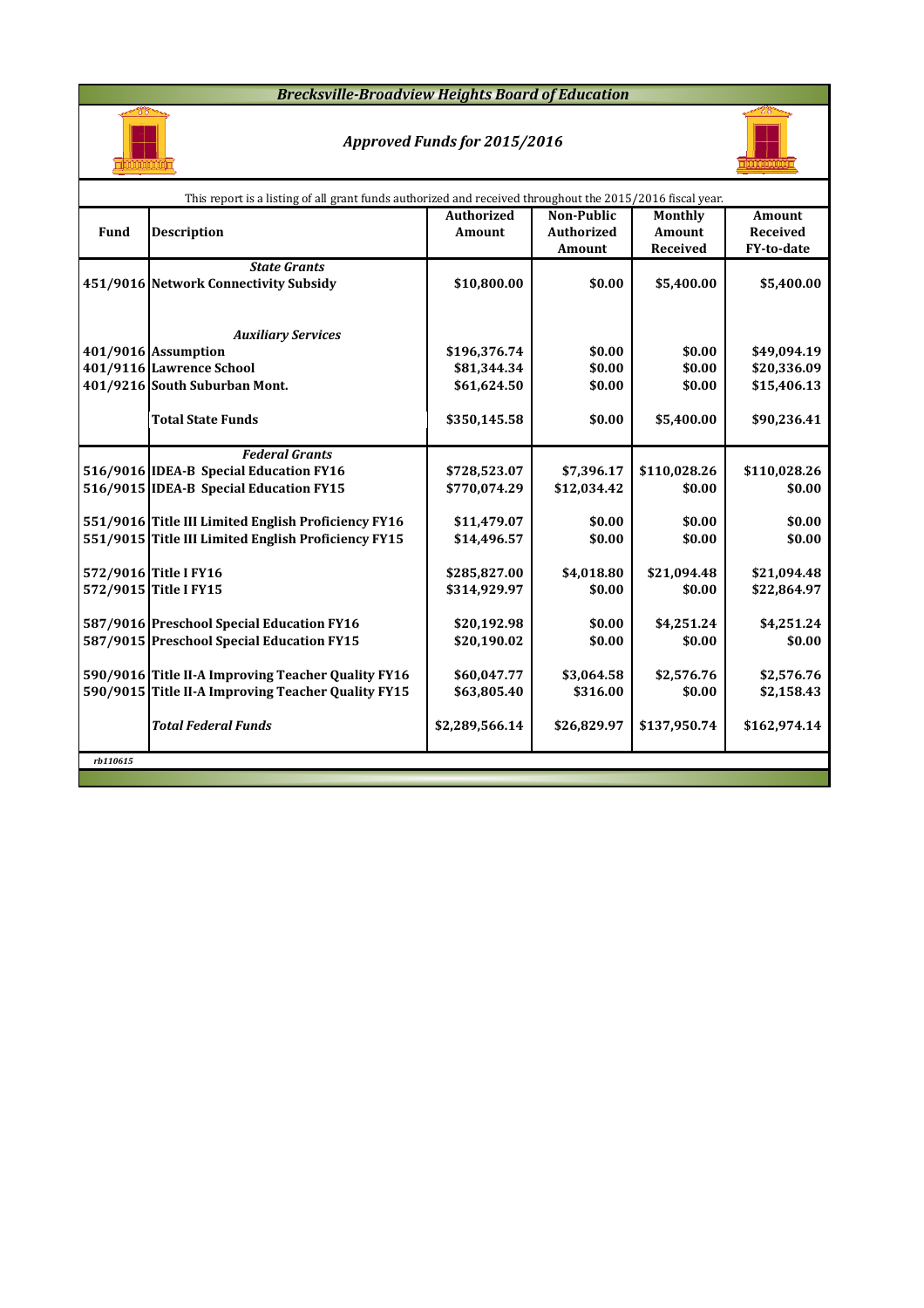*Brecksville-Broadview Heights Board of Education*

# *Record of Advances for 2015/2016*



*as of 10/31/15*

|             |                              |             |                | INITIAL ADVANCE INFORMATION |             | <b>ADVANCE RETURN</b> |               |  |  |  |
|-------------|------------------------------|-------------|----------------|-----------------------------|-------------|-----------------------|---------------|--|--|--|
| <b>Date</b> | <b>Board</b>                 | <b>FROM</b> | T <sub>0</sub> | <b>Fund</b>                 |             | <b>Date</b>           |               |  |  |  |
| Approved    | <b>Resolution</b>            | <b>Fund</b> | <b>Fund</b>    | <b>Name</b>                 | Amount      | Returned              | <b>Amount</b> |  |  |  |
| 8/24/2015   |                              | 001         | 009            | Uniform School              | \$40,000.00 |                       |               |  |  |  |
|             |                              |             |                | Supplies                    |             |                       |               |  |  |  |
|             |                              |             |                |                             |             |                       |               |  |  |  |
|             |                              |             |                |                             |             |                       |               |  |  |  |
|             |                              |             |                |                             |             |                       |               |  |  |  |
|             |                              |             |                |                             |             |                       |               |  |  |  |
|             |                              |             |                |                             |             |                       |               |  |  |  |
|             | TOTAL Advances for 2015-2016 | \$40,000.00 |                | \$0.00                      |             |                       |               |  |  |  |
|             | <b>Advances Outstanding</b>  |             |                | \$40,000.00                 |             |                       |               |  |  |  |
| rb110615    |                              |             |                |                             |             |                       |               |  |  |  |
|             |                              |             |                |                             |             |                       |               |  |  |  |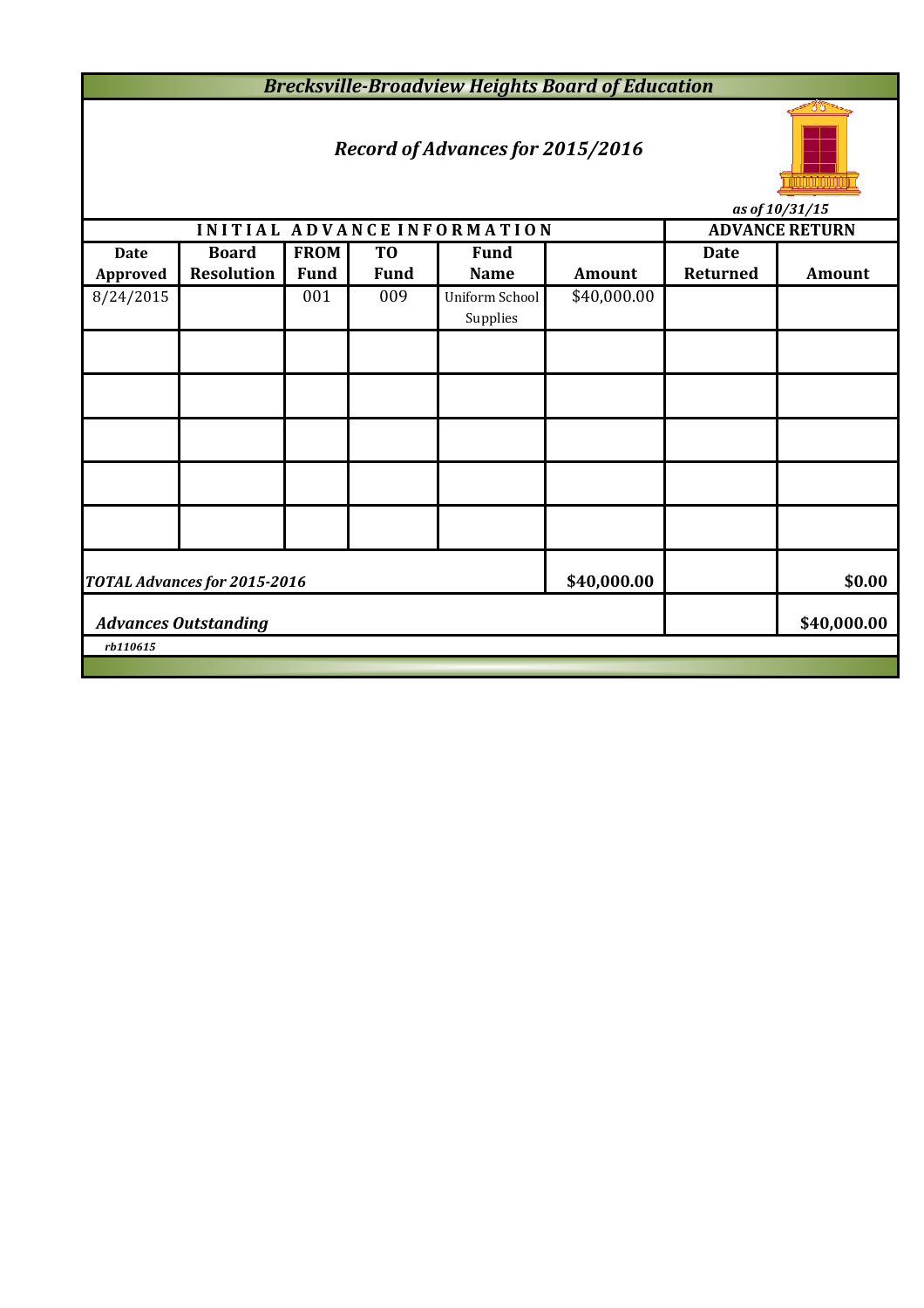| <b>Brecksville-Broadview Heights City School District</b> |                            |    |               |    |               |  |  |  |  |  |
|-----------------------------------------------------------|----------------------------|----|---------------|----|---------------|--|--|--|--|--|
|                                                           | <b>Cash Reconciliation</b> |    |               |    |               |  |  |  |  |  |
|                                                           | October 31, 2015           |    |               |    |               |  |  |  |  |  |
| <b>FINSUM Balance</b>                                     |                            |    |               | \$ | 21,878,265.87 |  |  |  |  |  |
| <b>Bank Balance:</b>                                      |                            |    |               |    |               |  |  |  |  |  |
| Charter One - General                                     |                            | \$ | 1,690,501.19  |    |               |  |  |  |  |  |
|                                                           |                            |    |               |    |               |  |  |  |  |  |
| <b>Investments:</b>                                       |                            |    |               |    |               |  |  |  |  |  |
| <b>STAR Ohio</b>                                          | 1,883.94                   |    |               |    |               |  |  |  |  |  |
| Managed Portfolio (Meeder)                                | 12,419,414.97              |    |               |    |               |  |  |  |  |  |
| <b>First Federal</b>                                      | 5,004,394.42               |    |               |    |               |  |  |  |  |  |
| Westfield Bank                                            | 3,001,664.84               |    |               |    |               |  |  |  |  |  |
|                                                           |                            | \$ | 20,427,358.17 |    |               |  |  |  |  |  |
| <b>Petty Cash:</b>                                        |                            |    |               |    |               |  |  |  |  |  |
| Chippewa                                                  | 100.00<br>100.00           |    |               |    |               |  |  |  |  |  |
| <b>Highland Drive</b><br>Hilton                           |                            |    |               |    |               |  |  |  |  |  |
| <b>Central School</b>                                     | 100.00<br>100.00           |    |               |    |               |  |  |  |  |  |
|                                                           | 150.00                     |    |               |    |               |  |  |  |  |  |
| Middle School                                             |                            |    |               |    |               |  |  |  |  |  |
| <b>Student Activity</b>                                   | 300.00<br>150.00           |    |               |    |               |  |  |  |  |  |
| <b>High School</b>                                        | 150.00                     |    |               |    |               |  |  |  |  |  |
| Transportation<br><b>Board Office</b>                     | 150.00                     |    |               |    |               |  |  |  |  |  |
|                                                           | 150.00                     |    |               |    |               |  |  |  |  |  |
| Beekeepers                                                |                            | \$ | 1,450.00      |    |               |  |  |  |  |  |
| <b>Change Fund:</b>                                       |                            |    |               |    |               |  |  |  |  |  |
| Middle School Athletics                                   | 200.00                     |    |               |    |               |  |  |  |  |  |
| Middle School Concessions                                 | 150.00                     |    |               |    |               |  |  |  |  |  |
| <b>High School Athletics</b>                              | 4,000.00                   |    |               |    |               |  |  |  |  |  |
| <b>Food Services</b>                                      | 1,097.00                   |    |               |    |               |  |  |  |  |  |
|                                                           |                            | \$ | 5,447.00      |    |               |  |  |  |  |  |
|                                                           |                            |    |               |    |               |  |  |  |  |  |
| Less: Outstanding Checks-Charter One General              |                            | \$ | (246, 615.39) |    |               |  |  |  |  |  |
| Outstanding Deposits/Other Adjustments:                   |                            |    |               |    |               |  |  |  |  |  |
| Reconciled check not identified on bank statement         | 125.00                     |    |               |    |               |  |  |  |  |  |
| Check encoding error                                      | (0.10)                     |    |               |    |               |  |  |  |  |  |
|                                                           |                            |    |               |    |               |  |  |  |  |  |
|                                                           |                            | \$ | 124.90        |    |               |  |  |  |  |  |
| <b>Bank Balance</b>                                       |                            |    |               | \$ | 21,878,265.87 |  |  |  |  |  |
|                                                           |                            |    |               |    |               |  |  |  |  |  |
| Variance                                                  |                            |    |               | \$ |               |  |  |  |  |  |
| rb110615                                                  |                            |    |               |    |               |  |  |  |  |  |
|                                                           |                            |    |               |    |               |  |  |  |  |  |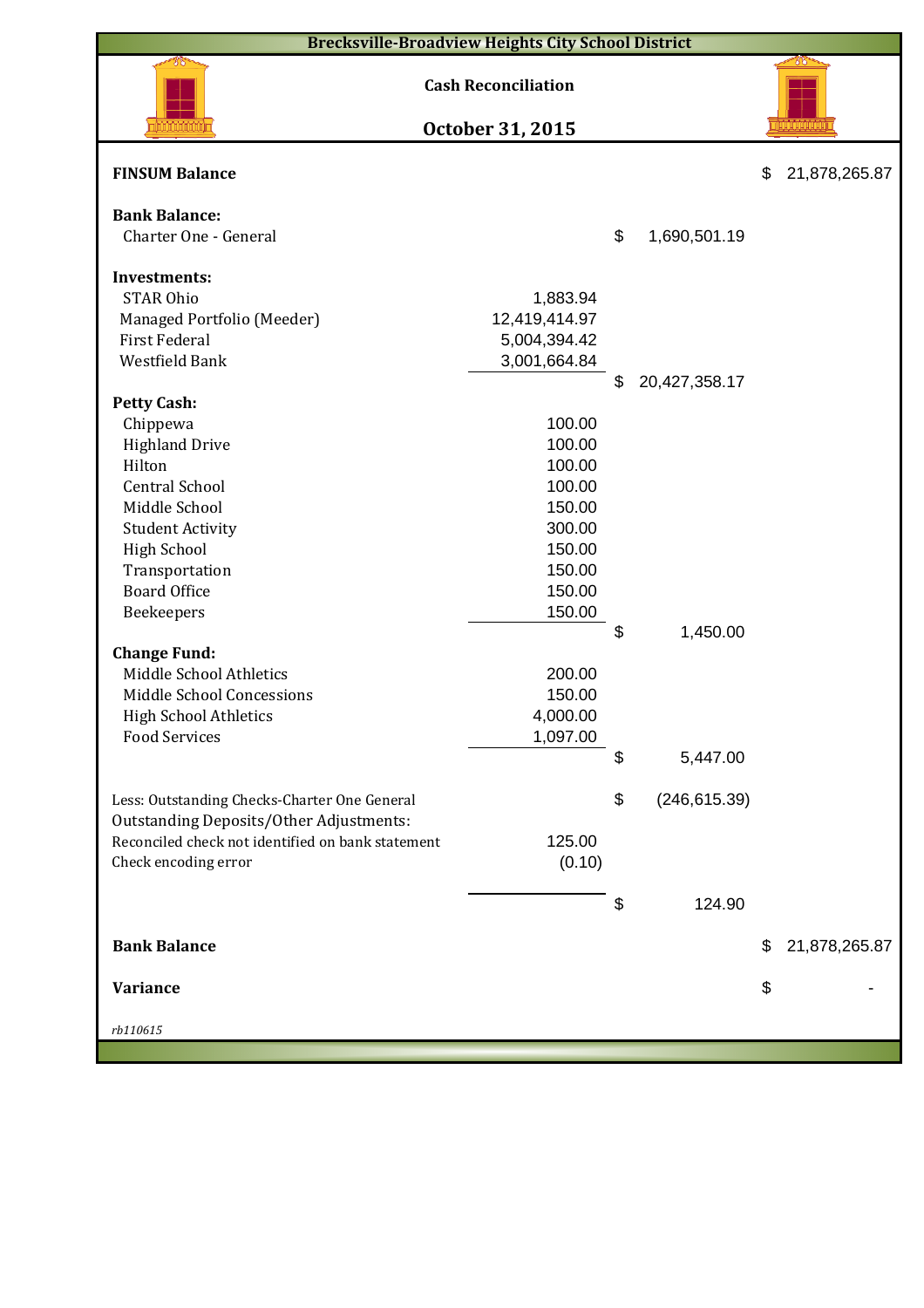|               | <b>Brecksville-Broadview Heights City School District</b> |                             |                                                            |                           |                                              |                                                    |                                |                                               |                                   |  |  |  |
|---------------|-----------------------------------------------------------|-----------------------------|------------------------------------------------------------|---------------------------|----------------------------------------------|----------------------------------------------------|--------------------------------|-----------------------------------------------|-----------------------------------|--|--|--|
|               |                                                           |                             |                                                            |                           |                                              |                                                    |                                |                                               |                                   |  |  |  |
|               | October 31, 2015                                          |                             |                                                            |                           |                                              |                                                    | <b>Appropriation Summary</b>   |                                               |                                   |  |  |  |
|               |                                                           |                             |                                                            |                           |                                              |                                                    |                                | rb110615                                      |                                   |  |  |  |
|               | "where fine education is a heritage"                      |                             |                                                            |                           |                                              |                                                    |                                |                                               |                                   |  |  |  |
| <b>Fund</b>   |                                                           | <b>FYTD</b><br>Appropriated | <b>Prior FY</b><br><b>Carryover</b><br><b>Encumbrances</b> | <b>FYTD</b><br>Expendable | <b>FYTD</b><br>Actual<br><b>Expenditures</b> | <b>MTD</b><br><b>Actual</b><br><b>Expenditures</b> | Current<br><b>Encumbrances</b> | <b>FYTD</b><br>Unencumbered<br><b>Balance</b> | <b>FYTD</b><br>Percent<br>Exp/Enc |  |  |  |
| 001           | <b>General Fund</b>                                       | \$45,823,986.00             | \$323,247.69                                               | \$46,147,233.69           | \$14,224,085.27                              | \$3,606,682.09                                     | \$2,535,916.65                 | 29,387,231.77                                 | 36.32%                            |  |  |  |
| 002           | <b>Bond Retirement</b>                                    | \$4,431,397.00              | \$0.00                                                     | 4,431,397.00              | \$0.00                                       | \$0.00                                             | \$0.00                         | 4,431,397.00                                  | 0.00%                             |  |  |  |
| 003           | Permanent Improvement                                     | \$1,900,000.00              | \$798,264.93                                               | 2,698,264.93              | \$1,178,526.29                               | \$338,930.71                                       | \$141,524.71                   | 1,378,213.93                                  | 48.92%                            |  |  |  |
| 004           | <b>Building Fund</b>                                      | \$0.00                      | \$136,000.00                                               | 136,000.00                | \$136,000.00                                 | \$0.00                                             | \$0.00                         | 0.00                                          | 100.00%                           |  |  |  |
| 006           | <b>Food Service</b>                                       | \$1,708,100.00              | \$1,720.00                                                 | 1,709,820.00              | \$406,146.22                                 | \$143,860.85                                       | \$248,839.76                   | 1,054,834.02                                  | 38.31%                            |  |  |  |
| 007           | <b>Special Trust</b>                                      | \$82,402.00                 | \$0.00                                                     | 82,402.00                 | \$67,347.78                                  | \$55.95                                            | \$2,052.21                     | 13,002.01                                     | 84.22%                            |  |  |  |
| 009           | <b>Uniform Supplies</b>                                   | \$371,247.00                | \$0.00                                                     | 371,247.00                | \$143,816.15                                 | \$24,488.44                                        | \$44,722.04                    | 182,708.81                                    | 50.79%                            |  |  |  |
| 014           | Rotary - Internal Services                                | \$445,661.00                | \$5,770.99                                                 | 451,431.99                | \$25,694.96                                  | \$9,123.90                                         | \$26,107.17                    | 399,629.86                                    | 11.48%                            |  |  |  |
| 018           | Public School Support                                     | \$151,449.00                | \$1,450.00                                                 | 152,899.00                | \$27,997.90                                  | \$9,249.10                                         | \$18,742.23                    | 106,158.87                                    | 30.57%                            |  |  |  |
| 019           | Other Grants                                              | \$65,531.15                 | \$16,581.26                                                | 82,112.41                 | \$56,722.50                                  | \$12,296.58                                        | \$6,911.84                     | 18,478.07                                     | 77.50%                            |  |  |  |
| 020           | Child Care Fund                                           | \$454,176.00                | \$5,719.99                                                 | 459,895.99                | \$175,653.52                                 | \$43,776.35                                        | \$8,235.38                     | 276,007.09                                    | 39.98%                            |  |  |  |
| 022           | <b>Unclaimed Funds</b>                                    | \$7,900.00                  | \$0.00                                                     | 7,900.00                  | \$0.00                                       | \$0.00                                             | \$0.00                         | 7,900.00                                      | 0.00%                             |  |  |  |
| 200           | <b>Student Managed Funds</b>                              | \$262,413.00                | \$3,154.06                                                 | 265,567.06                | \$37,752.84                                  | \$18,416.39                                        | \$60,886.00                    | 166,928.22                                    | 37.14%                            |  |  |  |
| 300           | District Managed Funds                                    | \$660,645.00                | \$33,196.22                                                | 693,841.22                | \$160,856.06                                 | \$49,454.93                                        | \$114,654.21                   | 418,330.95                                    | 39.71%                            |  |  |  |
| 401           | <b>Auxiliary Services</b>                                 | \$339,756.60                | \$49,701.63                                                | 389,458.23                | \$90,881.65                                  | \$39,082.99                                        | \$63,063.49                    | 235,513.09                                    | 39.53%                            |  |  |  |
| 451           | OneNet (Data Communication)                               | \$0.00                      | \$0.00                                                     | 0.00                      | \$5,400.00                                   | \$5,400.00                                         | \$0.00                         | (5,400.00)                                    | #DIV/0!                           |  |  |  |
| 499           | Miscellaneous State Grants                                | \$50,000.00                 | \$16,789.67                                                | 66,789.67                 | \$16,351.61                                  | \$2,230.11                                         | \$438.06                       | 50,000.00                                     | 25.14%                            |  |  |  |
| 516           | <b>IDEA-B</b>                                             | \$731,394.44                | \$33,563.50                                                | 764,957.94                | \$148,376.33                                 | \$28,308.24                                        | \$473,631.22                   | 142,950.39                                    | 81.31%                            |  |  |  |
| 551           | Title III - Limited English Proficiency                   | \$14,587.67                 | \$0.00                                                     | 14,587.67                 | \$11,087.67                                  | \$11,087.67                                        | \$0.00                         | 3,500.00                                      | 76.01%                            |  |  |  |
| 572           | Title I - Disadvantaged Children                          | \$327,504.57                | \$14.35                                                    | 327,518.92                | \$88,882.23                                  | \$22,808.37                                        | \$320.00                       | 238,316.69                                    | 27.24%                            |  |  |  |
| 587           | Preschool                                                 | \$20,192.98                 | \$0.00                                                     | 20,192.98                 | \$4,251.24                                   | \$2,125.62                                         | \$0.00                         | 15,941.74                                     | 21.05%                            |  |  |  |
| 590           | Title II-A - Improving Teacher Quality                    | \$68,171.50                 | \$0.00                                                     | 68,171.50                 | \$15,811.11                                  | \$4,749.87                                         | \$5,167.00                     | 47,193.39                                     | 30.77%                            |  |  |  |
| 599           | Miscellaneous Federal Grants                              | \$0.00                      | \$0.00                                                     | 0.00                      | \$0.00                                       | \$0.00                                             | \$0.00                         | 0.00                                          | #DIV/0!                           |  |  |  |
| <b>Totals</b> |                                                           | \$57,916,514.91             | \$1,425,174.29                                             | \$59,341,689.20           | \$17,021,641.33                              | \$4,372,128.16                                     | \$3,751,211.97                 | \$38,568,835.90                               | 35.01%                            |  |  |  |